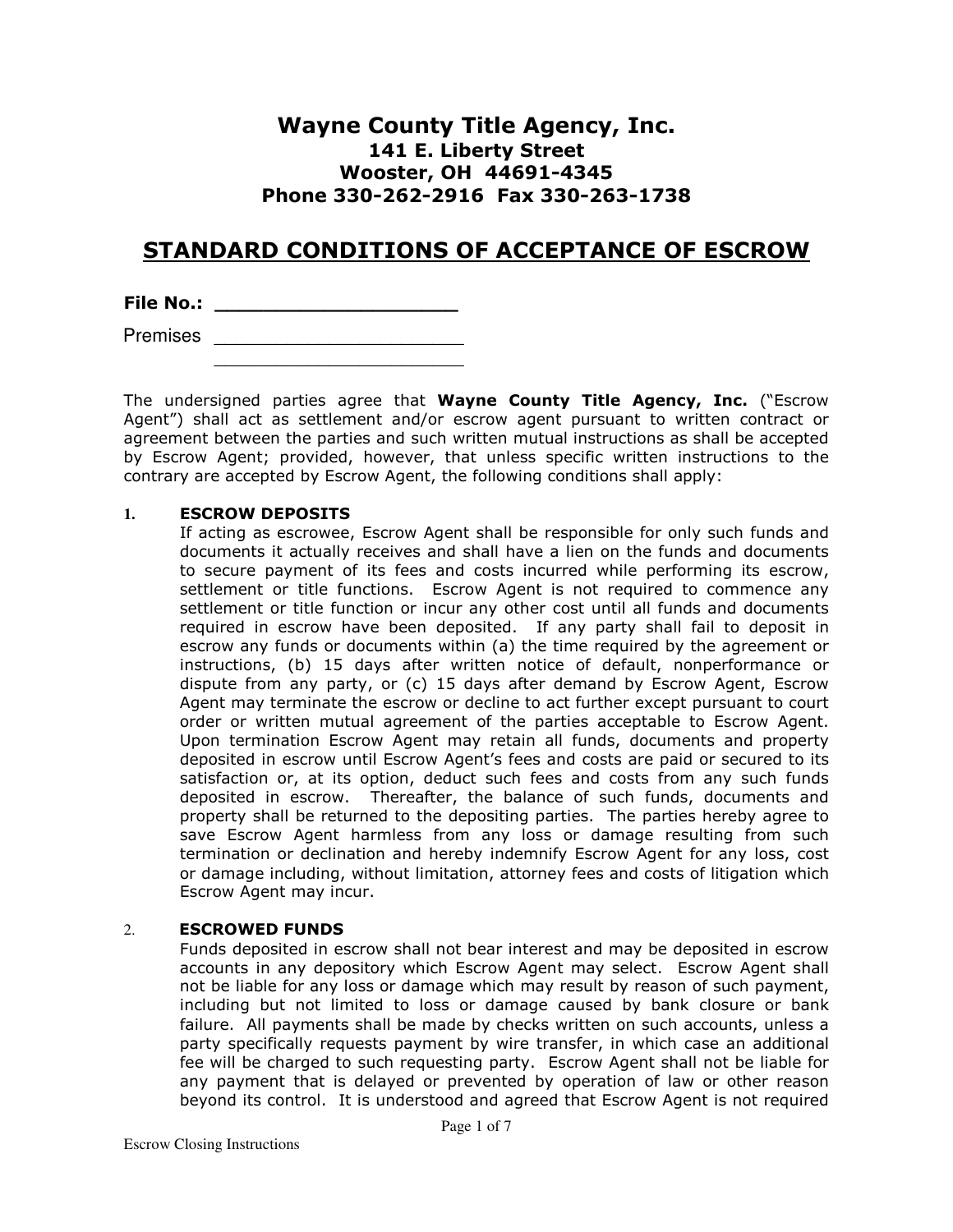to open or maintain any special (e.g., interest bearing) account for any party, but that in the event Escrow Agent agrees to do so, then additional fees shall be charged to the requesting party. Unless otherwise instructed by the parties, any interest earned on special interest-bearing accounts shall accrue to the credit of the Buyer. Any funds deposited by persons or entities other than the Seller or Buyer and accepted by Escrow Agent shall be subject to the instructions of such depositing parties. Funds escrowed pending proof of payment of Seller's obligation(s) may be released to Buyer if such proof is not provided within 120 days of settlement.

## 3. GOOD FUNDS

Any and all funds, from any and all sources received by Escrow Agent are required to be in the form of a cashier's check payable to Wayne County Title Agency, Inc. or in the form of a wire transfer into the escrow account specified by Escrow Agent. Escrow Agent is authorized to receive funds and to disburse when all funds received are either available for immediate withdrawal as a matter of right from the financial institution in which the funds have been deposited or a financial institution upon which the funds are to be drawn ("Good Funds"). Escrow Agent is not required to finalize or close this transaction or release any documents or things of value prior to receipt of Good Funds, except as provided in Sections 10 and 11 of this document.

## 4. SETTLEMENT CHARGES

 Escrow, settlement, title transfer, and recording costs shall be allocated according to the purchase agreement between the parties. If the allocation of costs is not specified in the purchase agreement or is unclear then the following allocation shall govern:

## SELLER:

 Seller shall be charged with its agreed costs per the purchase agreement between the Seller and Buyer. If the costs of closing or any other terms are not spelled out in the purchase agreement or are unclear then the following closing costs and adjustments shall be allocated to the Seller:

- One-half (1/2) of the Escrow Closing/Settlement fee, unless this is a VA Loan, in which case the Seller agrees to pay the full Escrow Closing/Settlement Fee;
- One-half (1/2) of the title examination fee;
- One-half (1/2) of the Owner's Title Insurance Premium and Title Commitment fee;
- Costs of Deed Preparation(s);
- County Transfer and conveyance fees;
- Real estate taxes and assessments (both general and special) due and payable at date of closing and tax proration credit to the Buyer through the day of closing on taxes and assessments (both general and special) not yet due and payable.
- Any Buyer's lender's costs that FHA or VA loans will not allow the Buyer to pay. In such case, the Seller herein agrees to pay all charges and costs required to meet the specifications of the governmental agency insuring the Buyer's loan that are not permitted to be charged to the Buyer.
- Costs of satisfying mortgages, liens and encumbrances, and any express mail or courier costs and release fees associated with any mortgage, lien or encumbrance.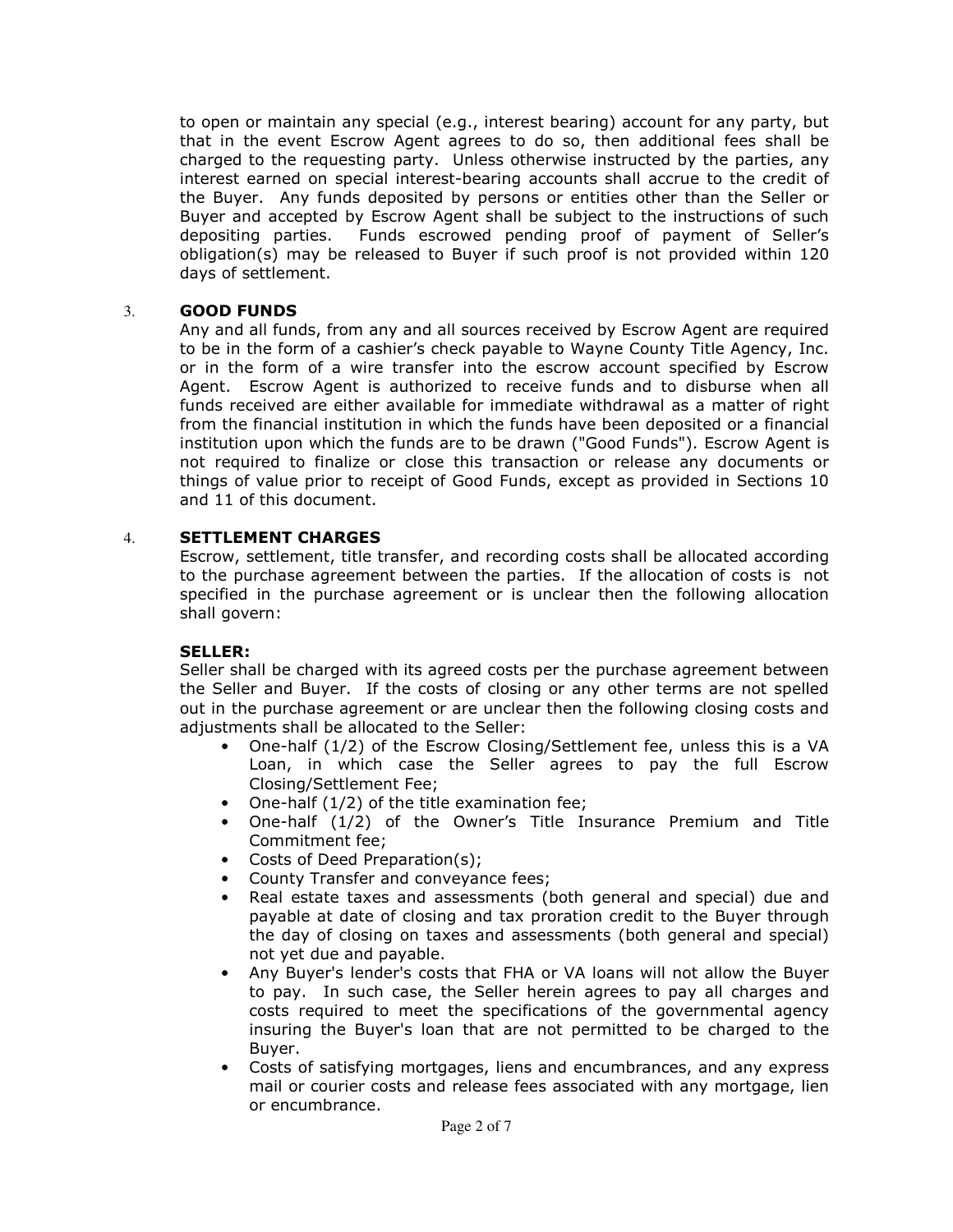- If closing is out of the area and any express mail or courier fees are necessary in order to close this transaction, Seller agrees to pay such fees.
- Anything else not listed above that Escrow Agent deems necessary (for example, additional information, documents or fees) or required by or on behalf of Seller to complete this transaction.

### BUYER:

 Buyer shall be charged with its agreed costs per the purchase agreement between the Seller and Buyer. If the closing costs or any other terms are not spelled out in the purchase agreement or are unclear then the following closing costs and adjustments shall be allocated to the Buyer:

- One-half (1/2) of the Escrow Closing/Settlement fee;
- One-half (1/2) of the title examination fee;
- One-half (1/2) of the Owner's Title Insurance Premium and Title Commitment fee;
- Any additional Title Premium or Endorsements required by Buyer's Lender;
- Buyer's Lender's costs;
- Recording Instrument of Conveyance (e.g., deed) and mortgages;
- If closing is out of the area and any express mail or courier fees are necessary in order to close Buyer's side of this transaction, Buyer agrees to pay such fees.
- Anything else not listed above that Escrow Agent deems necessary (for example, additional information, documents or fees) or required by or on behalf of Buyer to complete this transaction.

 Escrow Agent shall be paid in full at the settlement for all title, escrow and settlement fees and costs and may withhold settlement and retain all funds and documents held as escrow or settlement Escrow Agent until such fees and costs are paid or secured to Escrow Agent's satisfaction. Provided the instructions accepted by Escrow Agent can be otherwise complied with, Escrow Agent will not withhold settlement of the transaction unless restrained by order of court, but shall not be liable to any party for failure to comply with unclear or conflicting instructions.

 Regardless of any other agreement of the parties to this escrow to the contrary, it is understood that if the Buyer is getting a VA-insured mortgage then the entire escrow fee is chargeable to the Seller, unless otherwise provided for, since the Veterans Administration regulations preclude any charge to the Buyer for an escrow fee. Seller agrees to pay all charges and costs required to meet the specifications of the governmental agency insuring the Buyer's loan and not allocable as a charge to the Buyer, including any special assessments which may be a lien on said premises.

 The cost of any extraordinary services or expense shall be borne by the party benefited thereby. Parties hereby agree that if the Escrow Agent is required to respond to any court action without fault of the Escrow Agent, that the Escrow Agent shall be reimbursed for all his costs and expenses including reasonable attorney fees, all of which shall be charged to the appropriate party.

## 5. PRORATIONS OF TAXES & ASSESSMENTS, AND OTHER ITEMS.

Prorations shall be calculated on the basis of the calendar year. Phrases such as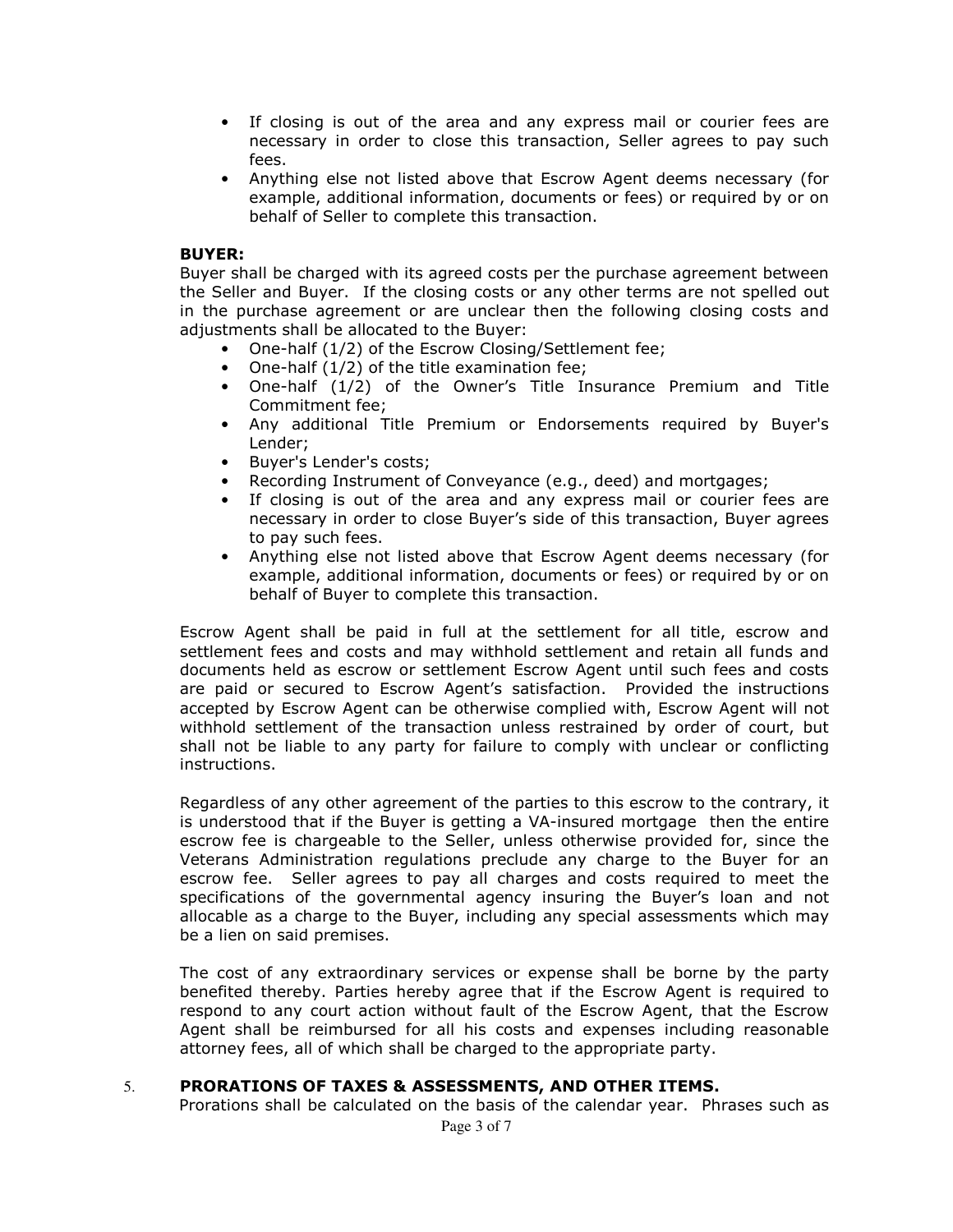"to date of closing," "to date of transfer," "as of date of filing" and the like shall be construed to mean to and including the date title documents are filed for record or the closing date stated on the HUD-1 Settlement Statement. For purposes of proration, the Seller shall be considered the owner through and including the day of closing. Information obtained by Escrow Agent as to taxes, assessments, insurance, rents, interest and balance due on mortgages or other encumbrances may be relied upon in making payments or adjustments. Prorations of taxes or assessments shall be on the basis of the amount shown on the last available County Treasurer's tax duplicate. If current real estate taxes have been reduced as a result of Seller's entitlement to homestead, agricultural or other credits, proration shall be on the basis of such reduced amounts. The responsibility of the Escrow Agent as to real estate taxes and assessments is limited to proration and payment of the taxes and assessments shown on the last available County Treasurer's tax duplicate, when required by the Purchase Agreement and/or Escrow Instructions. If the premises to be transferred consist of or include a new plat or survey that splits an existing tax parcel, then the Escrow Agent may perform prorations of taxes, assessments, and CAUV recoupment charges based on estimates provided by the County Auditor's office, and all such prorations shall be conclusive as to the Escrow Agent and against the parties hereto. The Escrow Agent shall not be responsible for proration or adjustment of water, septic, municipal utilities and other utilities; such items shall be handled directly, outside of escrow, by the parties to the transaction or their agents.

#### 6. HAZARD INSURANCE

The Escrow Agent shall have no responsibility for insurance on real or personal property. It is the responsibility of the Seller to maintain fire and casualty insurance through the date of recording and the responsibility of the Buyer to acquire its own insurance coverage on the real property and any personal property to be effective on the date of closing.

## 7. WATER AND SEWER CHARGES

 If instructed to do so, Wayne County Title Agency, Inc. shall withhold monies from Seller's proceeds for proof of payment of final water and/or sewer charges. However, Seller and Buyer hereby agree that Wayne County Title Agency, Inc. shall have no responsibility for payment of the final water and/or sewer charges or in the case of a water/sewer hold, the sum in excess of the amount held. Wayne County Title Agency, Inc. may charge a \$10.00 per month service fee to be deducted from said water/sewer hold money if unclaimed for a period of more than 120 days after closing until said fund has been exhausted.

#### 8. MORTGAGE ASSUMPTIONS AND SHORT SALES.

 The parties agree to obtain any consents required for the assumption of mortgage or transfer of property subject to mortgage, or any short sale lender approvals and hereby hold Escrow Agent harmless for any breach of mortgage conditions resulting from such assumption or transfer or from any short sale lender approvals or conditions.

#### 9. GOVERNMENT REQUIREMENTS

 The parties agree to comply with any requirement, restriction or limitation affecting the use, occupancy or transfer of the premises imposed by any municipal ordinances or other exercise of the so-called "police power" of any governmental authority, including, without limitation, zoning, "point of sale" or other inspections, environmental or health matters, existence or status of utilities or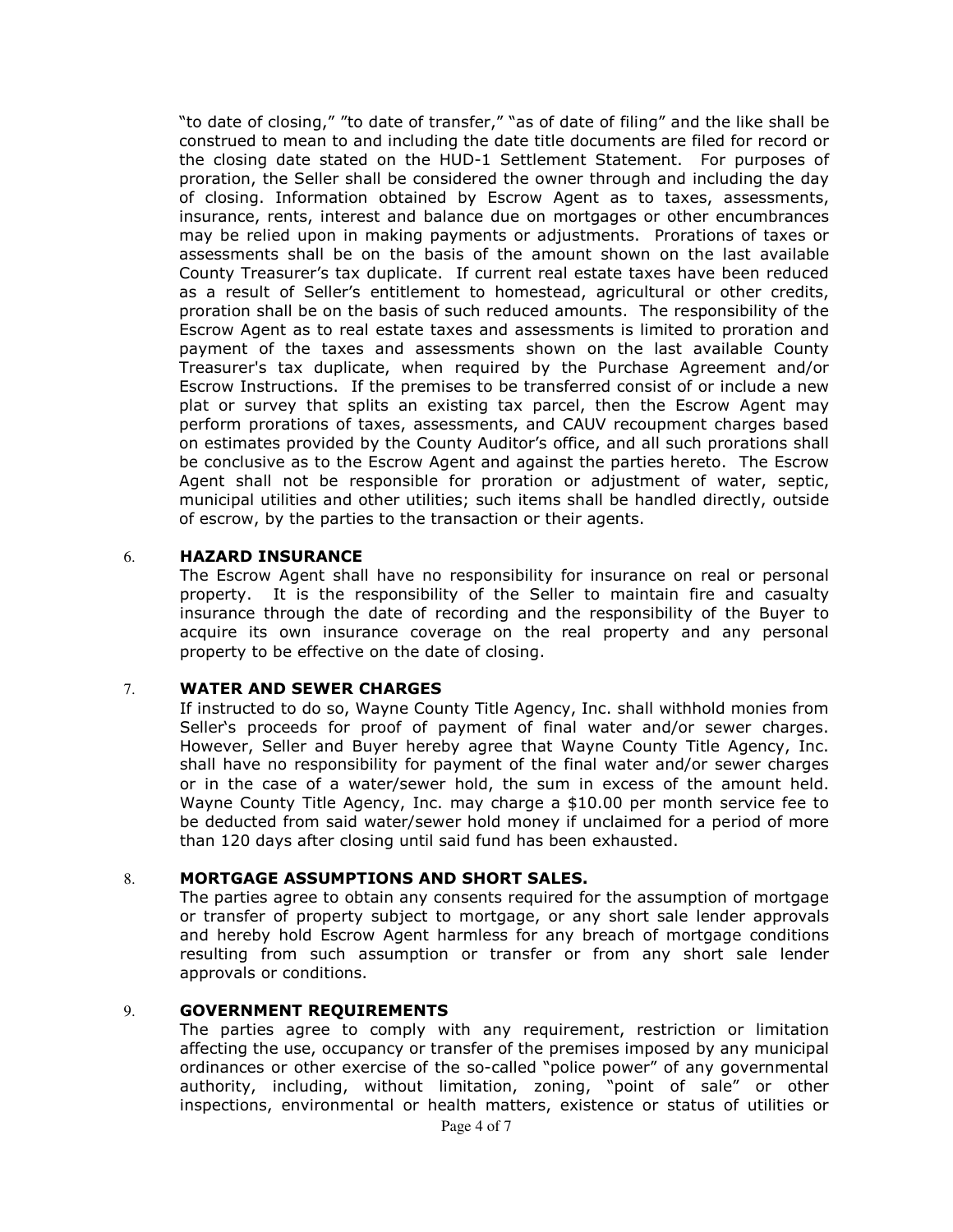other services. The parties hereby indemnify and hold Escrow Agent harmless from any ordinance or other form of government action requiring Escrow Agent to obtain consents, inspection reports or proof of compliance with any such law or regulation. The parties further indemnify and hold Escrow Agent harmless from all costs, attorney fees and awards resulting from demands or litigation arising from any alleged failure to comply with such laws, rules or requirements.

### 10. IF CLOSING DOES NOT OCCUR OR FINALIZE

If closing does not occur, Escrow Agent is authorized to return all monies and things of value and to shred or return all documents, to the depositing party and Escrow Agent will be relieved from any further duty, responsibility or liability in connection with these instructions.

## 11. ESCROW AGENT NOT RESPONSIBLE FOR CERTAIN MATTERS.

 The undersigned parties acknowledge that Wayne County Title Agency, Inc. has no responsibility for transfer of possession of the property, the existence or condition of buildings and improvements, the existence or condition of personal property (including, without limitation, appliances, furnishings, fixtures, equipment, or contents), or the rights of parties in possession of the property. The Escrow Agent assumes no responsibility as to any title examination or completed evidence of title prepared by any title company or title examiner employed to carry out the title provisions of the sales agreement and/or escrow instructions. The undersigned parties acknowledge that although Wayne County Title Agency, Inc. is a licensed title insurance agent, its role as Escrow Agent does not implicitly insure or guarantee the status of title to the property; the only recourse of a party with respect to liens, encumbrances, defects, or other matters of title is by making a claim pursuant to the title insurance policy or other evidence or assurance of title obtained by or for the benefit of such party in connection with this transaction.

## 12. FINAL HUD-1 SETTLEMENT STATEMENT

 The Final HUD-1 Settlement Statement and its addendums and supplemental statement(s), or in the case of a commercial real estate transaction, a Final Proceeds Statement (if a Final HUD-1 Settlement Statement is not used) or similar instrument with addendums and supplemental statement(s) may differ from the Estimated HUD-1 Settlement Statement or similar document signed at the closing of the real estate transaction. If Wayne County Title Agency, Inc. determines that there are additional amounts due and owing subsequent to closing (including but not limited to additional mortgage payoff amount, additional real estate taxes and/or assessments due, additional real estate commission owed, redemption of any promissory or earnest money notes) the part(ies) agree to remit to Wayne County Title Agency, Inc. said amount owed, or reimburse Wayne County Title Agency, Inc. for any amount expended by Wayne County Title Agency, Inc. to satisfy such amount due and owing.

## 13. CONFLICTING DEMANDS.

 If any conflicting demands are made on the Escrow Agent, at its sole discretion, Escrow Agent may hold any monies, documents and things of value received from any party except Buyer's Lender. Escrow Agent shall retain such items until (1) receipt of mutual written instructions from Buyer and Seller, or (2) until a civil action between Buyer and Seller shall have been resolved in a Court of competent jurisdiction; or (3) in the alternative, Escrow Agent may, in its sole discretion, commence a civil action to interplead, or interplead in any existing civil action,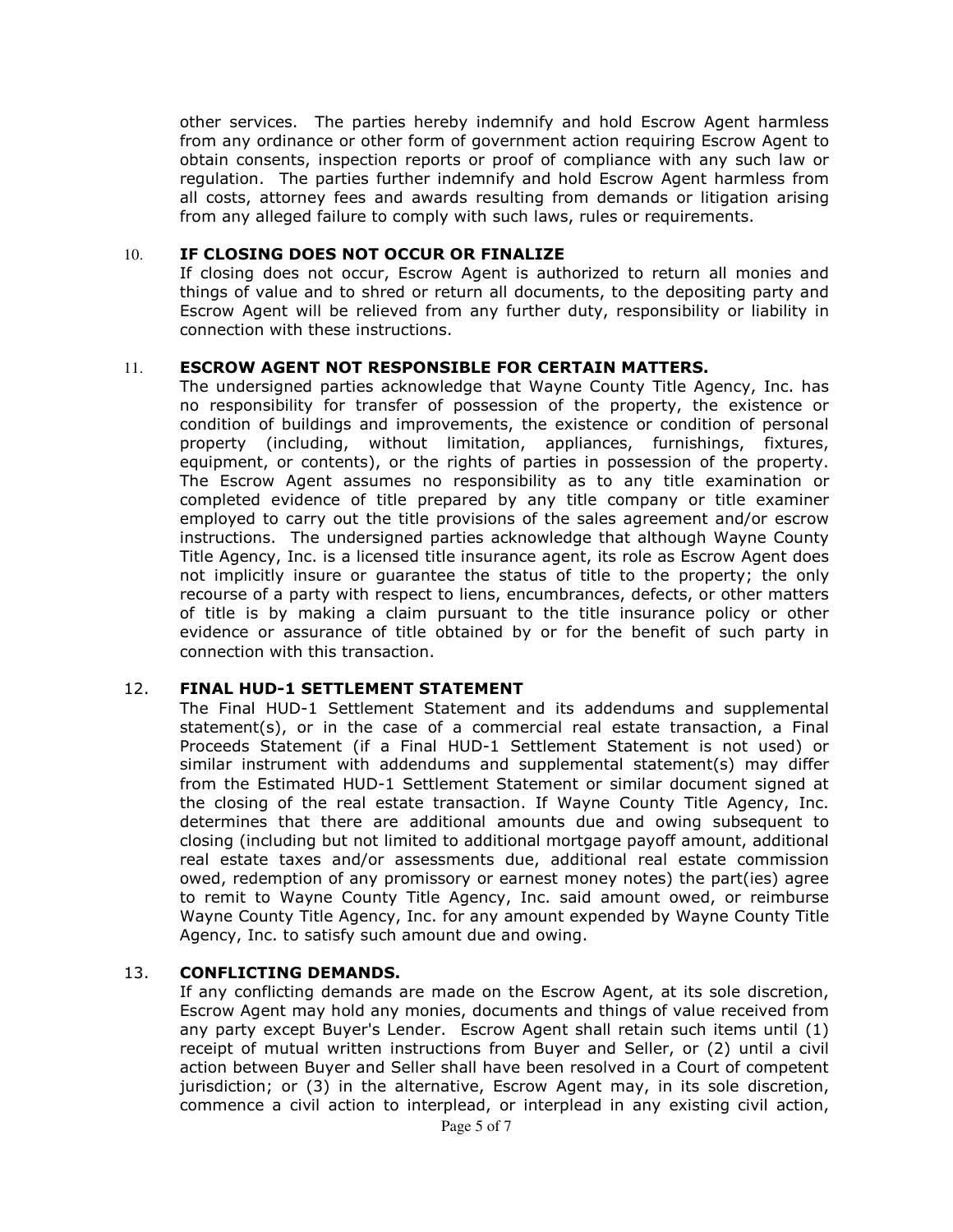any documents, monies or other things of value received by Escrow Agent. Such deposit with the Court shall relieve Escrow Agent of all further liability and responsibility and Escrow Agent shall be entitled to all court costs and reasonable attorneys' fees.

## 14. ESCROW AGENT DISCLAIMER.

Escrow Agent shall not be responsible for:

- a. validity, collectability, genuineness of signature, negotiability or marketability of any stocks, bonds, currency, passbooks, checks, documents or negotiable instruments deposited in escrow or exchanged in settlement;
- b. any bank closure or bank failure;
- c. the identity of any person or the sufficiency of any agency;
- d. the existence, condition or identity of any buildings, fixtures, improvements or installations located or presumed to be on the premises; or the existence, conditions, title or delivery of any personal property;
- e. rights of parties in possession, easements or claims of easement, matters which would be disclosed by an accurate survey or inspection, or claims for mechanics' lien except as specifically insured in any title insurance policies issued by Escrow Agent;
- f. delay due to fire, strike, act of God, or any other cause beyond the control of Escrow Agent;
- g. adjustment and/or any charges for gas, electricity, water, heat and other public utilities;
- h. validity, legal effect, or desirability of any instrument deposited in escrow by any party or exchanged by the parties;
- i. the applicability, amount, or planning with respect to, any tax, including without limitation, income taxes, property taxes, or estate/inheritance taxes;
- j. anything not specifically assumed or agreed to in these Standard Conditions.

# 15. FDIC WAIVER

 The undersigned hereby certifies that they are aware that the Federal Deposit Insurance Corporation's (FDIC) coverage applies only to a cumulative maximum amount of \$250,000.00 for each individual depositor for all of depositor's accounts at the same or related institution.

 Wayne County Title Agency, Inc. assumes no responsibility for nor will depositor(s) hold same liable for, any loss occurring which arises from the fact that the amount of the above account may cause the aggregate amount of any individual depositor's accounts to exceed \$250,000.00 and that the excess amount is not insured.

 We further understand that certain banking instructions such as, but not limited to, repurchase agreement and letters of credit are not covered at all by such insurance.

# 16. LEGAL REPRESENTATION.